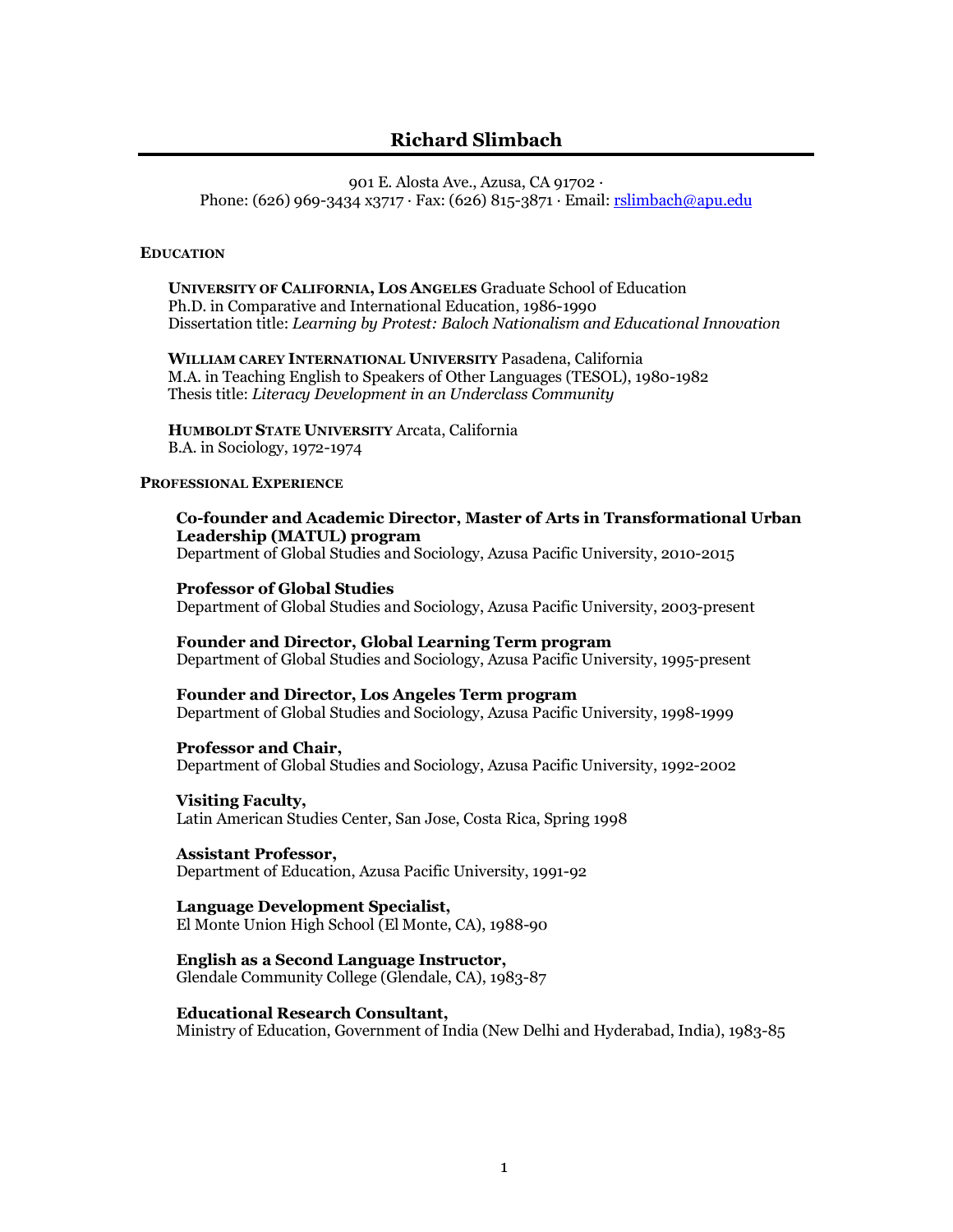### **FUNCTIONS IN INTERNATIONAL EDUCATION**

## **Program Administration**

- *Academic Director of Master of Arts in Transformational Urban Leadership (MATUL) program.* Maintain high academic standards throughout the 45-unit curriculum. Assist the International Director in developing program sites. Create policy documents (e.g. homestays, internships, health and safety, language learning) that define program expectations in areas of community immersion. Conduct program assessments. Liaise with members of the regional accrediting association (WASC).
- *Director of the Global Studies program* (approx. 100 majors and minors). Advise and teach approximately 100 majors and minors. Set the agenda and lead program faculty meetings. Provide oversight and advisement to program faculty in teaching and ongoing curriculum development.
- *Director of the Global Learning Term program* (a full-immersion, study and service term in non-traditional locations). Supervise the pre-field preparation, in-field homestay and internship placements, and the re-integration process for education abroad participants. Develop and supervise health and safety policies, as well as program budgets.
- *Internationalization task force chair.* Provide leadership to the University on issues related to internationalization. Chair a 12-member task force that recommended short-term (2010) and longer-term (2014) priorities. Write a comprehensive strategic plan that currently serves as a "blueprint" for a wide range of internationalization initiatives (available upon request).
- *Department chair:* Oversee new faculty recruitment and hiring. Monitor teaching quality and course content in five departmental programs (Sociology, Global Studies, on-campus TESOL, extension TESOL, and Study Abroad). Supervise the evaluation and professional development of 15 departmental faculty and staff (intensive co-mentoring with eight faculty). Coordinate ongoing program/curriculum development and revision efforts. Prepare and operate the department budget.

# **Program Development**

- *Master of Arts in Transformational Urban Leadership (MATUL).* Co-created what may be the only graduate program in the world exclusively focused on the world's burgeoning slums and shantytowns (see http://www.matul.org/). Students learn the local language, live with materially poor families over a two year period, and complete five community-based internships focused on land rights, health care, small business creation, educational center development, and service to marginalized populations. The 45-unit curriculum is cosponsored by entrepreneurial training institutions on four continents (Asia, Africa, Latin America, and North America), and blends online learning with structured fieldwork in host communities and intensive mentoring with subject experts.
- *Los Angeles Term program* (a residential semester of study and service in central Los Angeles). Responsible for creating the curriculum (4 courses), securing facilities, recruiting students and faculty, developing educational partnerships with local families and communitybased organizations, conducting program orientations, managing the budget, supervising staff, writing brochures and Web site copy (see http://www.apu.edu/laterm/), and hiring a permanent director.
- *Global Studies degree program.* Responsible for creating a 45-unit multi-disciplinary B.A. in Global Studies program emphasizes independent research, experiential (including servicelearning) pedagogies, and outcome-based assessments within local and international contexts. "The [global studies] program is certainly one of the most interesting, sophisticated, complex,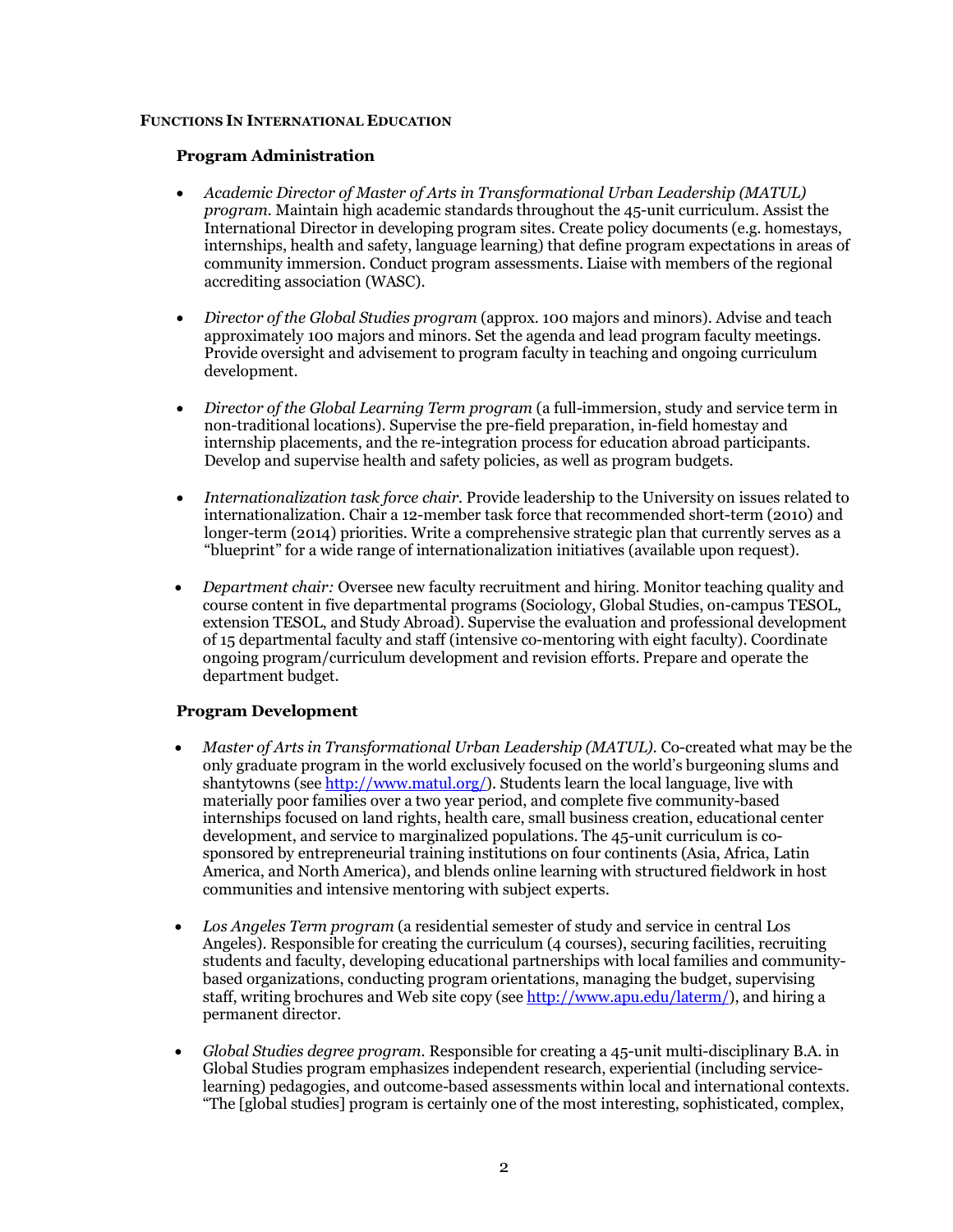integrated, and conceptually rich undergraduate majors in the United States" (Bruce LaBrack in *Student Learning Abroad*, p. 209).

- *Creation and teaching of 13 courses within the Global Studies program:* Anthropology for Everyday Life, Intercultural Communication, Urban Explorations, Community Organization & Social Change, Peoples and Places, International Internship, Family Organization, Community Life, Self-directed Language Learning, Global Study Project, Intercultural Journeys, Global Issues & Prospects, and Sustainable Societies.
- *Creation of the Global Learning Term (GLT) program.* As an alternative to traditional study abroad, students contract to engage in a range of learning experiences (self-directed language learning, small-scale independent research, service-based learning, and disciplinary study) tailored to their major field of study.
- *Creation and management of a cooperative, field-based MA/TESOL program.* The program is conducted between Azusa Pacific University and several private sending agencies.
- *Creation of a BA Spanish degree program.* The program is the "core" of a now-independent Modern Languages Department.

## **Program Review**

- Quality Improvement Plan (QUIP) reviewer for The Forum on Education Abroad.
- Program reviewer for International Programs, Seaver College, Pepperdine University (Malibu, CA), Nov.-Dec. 2011
- Program reviewer for International Development program, Calvin College (Grand Rapids, MI), Nov. 13-14, 2014

## **Teaching**

- [Current] Periodic on-campus teaching of five courses: Anthropology for Everyday Life, Peoples & Places, Field Research Design, Global Internship, and Sustainable Societies
- [Current] Serving as "professor-of-record" for five Global Learning Term courses: Family Organization, Global Internship, Global Study Project, Community Life, and Self-directed Language Learning
- [Past] Teaching four courses within the MATUL program: Language & Culture Learning, Service with the Marginalized, Educational Center Development, and Research/Thesis Project.
- [Past] Teaching four courses within the MA/TESOL program: Observational Practicum, Language Program Design, Second Language Assessment, and Teaching Practicum.

### **Visiting Faculty,**

Latin American Studies Center, San Jose, Costa Rica

• Responsibilities included: reviewing and revising the program curriculum, teaching in the program, leading students in small-group reflection, guiding student research projects, and evaluating program philosophy and pedagogy.

### **Assistant Professor,**

Department of Education, Azusa Pacific University, 1991-92

- *Creation of a new graduate program in Language Development (MA/LD).* The program incorporates state requirements for the CLAD and BCLAD credentials.
- *Creation and teaching of courses in the MA/LD program and Ed.D. program:* Theory and Methods in TESOL, Diversity in the Classroom, and Administration of Education in a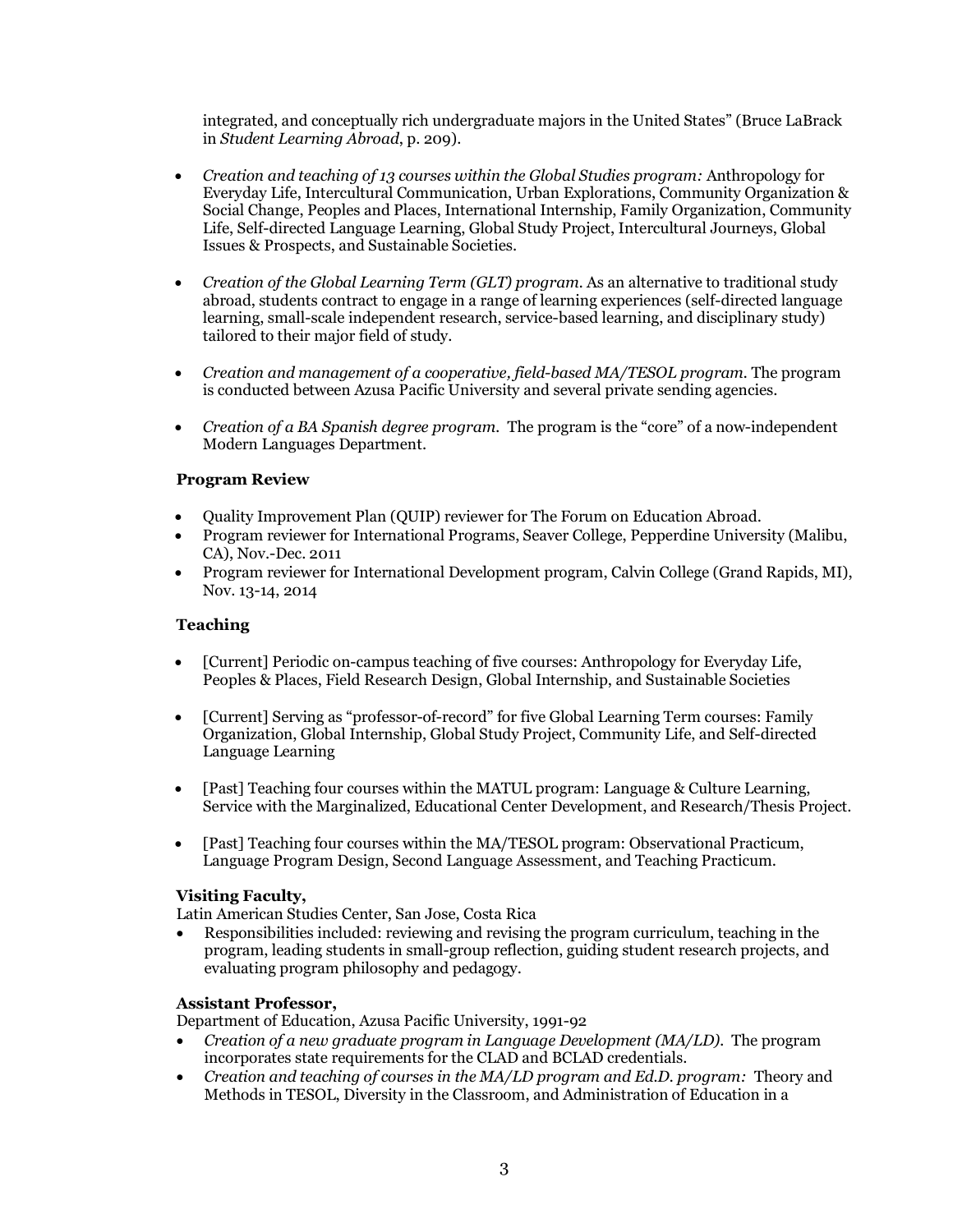Multicultural Environment.

## **Language Development Specialist,** 1988-90

El Monte Union High School (El Monte, CA)

- Conduct pre- and in-service development for secondary school teachers in ESL methods and techniques, content-based instruction, and teacher-aide partnering
- Research and disseminate language area information to a 15-member high school department faculty
- Develop integrated curricular units for listening, oral, reading and writing skill acquisition

## **English as a Second Language Instructor**

Glendale Community College (Glendale, CA)

- Teach integrated skill (listening, speaking, reading, writing) development in English as a Second Language (ESL) to adult Latino, Armenian, and Korean learners
- Development of a community-based literacy program for underclass blacks in northwest Pasadena (state-funded through the *Pasadena Reads* program)

## **Educational Research Consultant**

Ministry of Education, Government of India (New Delhi and Hyderabad, India)

• Develop an occupational literacy program for Urdu-speaking Muslim cycle rickshaw drivers in Hyderabad, India

### **PROFESSIONAL AFFILIATIONS**

- § Forum for Education Abroad, 2004-present
- § Commission for Advancing Intercultural Competencies, Council for Christian Colleges & Universities, Washington, DC, 2002-2008
- § Fulbright Senior Specialist, CIES, 2004-2009
- § Southern California Consortium for International Studies (SOCCIS), 2004-2005
- National Society for Experiential Education (NSEE), 1998-2003
- § NAFSA: Association of International Educators, 1996-2004
- Comparative and International Education Society, 1992-94

#### **AREAS OF SPECIALIZATION**

- § Cross-cultural education program design
- International education administration
- § Globalization ethics
- Applied anthropology/urban sociology
- Education abroad orientation/re-entry
- Campus internationalization

### **INTERNATIONAL RESIDENCE AND TRAVEL**

- § Residence in India (2 years), Pakistan (6 months), Costa Rica (6 months), Switzerland/France (6 months), Mexico (5 months)
- § Extensive travel throughout Europe, and in Lesser Tibet (Ladakh), China, Thailand, Nepal, Pakistan, Vietnam, Australia, Haiti, Nicaragua, Belize, Turkey, Indonesia, Philippines, Egypt, Palestine, Ethiopia, Uganda, and Kenya

### **PUBLICATIONS**

(2020, March 2). "Global Development in the Anthropocene." *Christian Relief, Development and Advocacy.* Vol 1(2). https://crdajournal.org/index.php/crda/article/view/419

(2020). *The Art of World Learning: Civic Engagement for a Sustainable Planet.* Stylus Publishers.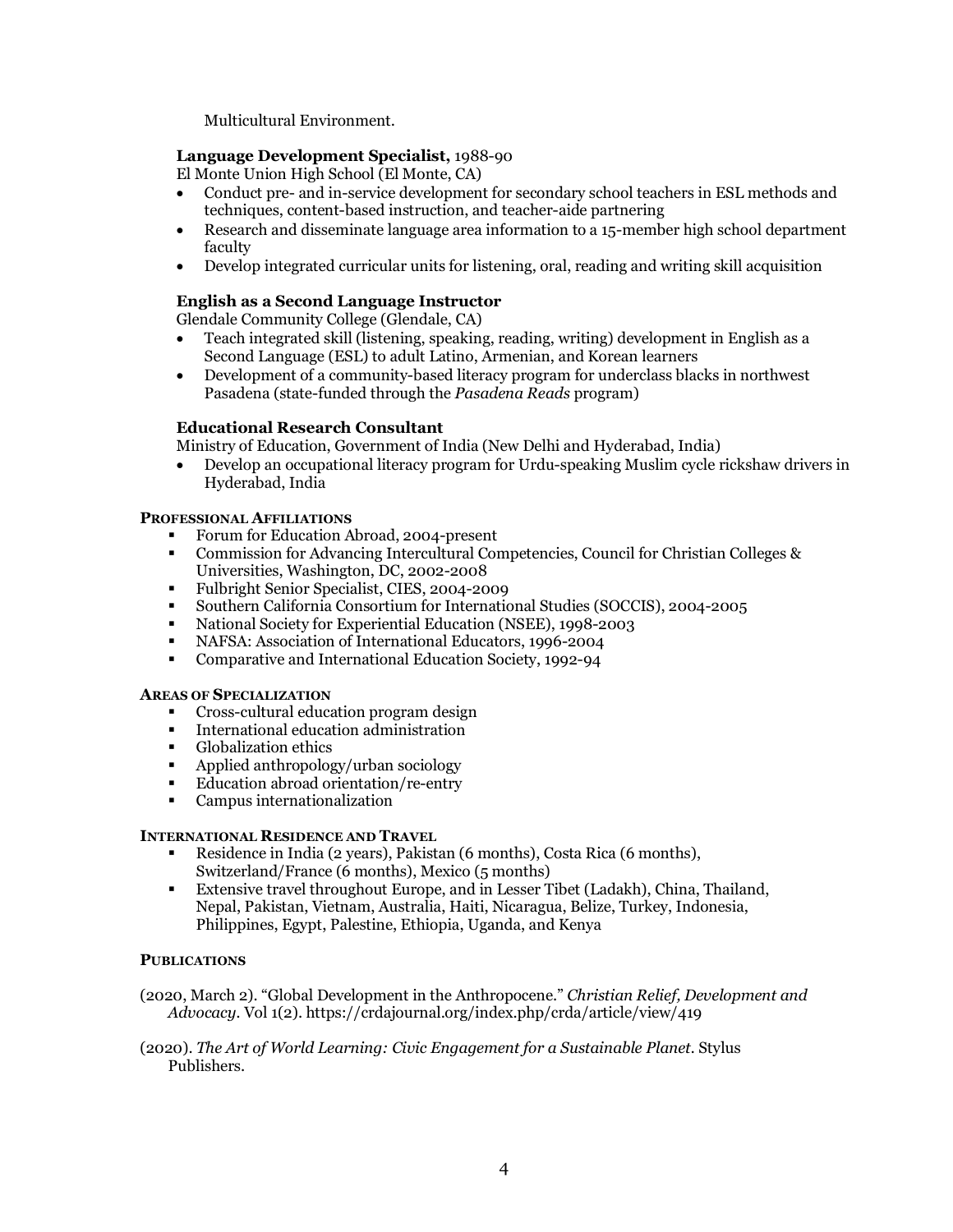- (2019, Oct. 7). Flights of peril and privilege. Globalsl.org. https://compact.org/flights-of-periland-privilege-part-1-of-3/ [Referenced by *Inside Higher Education*: https://www.insidehighered.com/news/2019/12/19/international-educators-begin-confrontclimate-crisis ]
- (2019, May). The Great Unbundling. In Elizabeth Brewer and Anthony Ogden (Eds.). *Education Abroad and the Undergraduate Experience: Critical Perspectives and Approaches to Integration with Student Learning and Development.* Stylus Publishers.
- (2017, August). Loneliness abroad. Campus Compact. https://compact.org/resource-posts/loneliness-abroad/
- (2016, January). Keys to success during engaged global learning: Advice to students. Globalsl.org. http://globalsl.org/keys-to-success-during-engaged-global-learning-advice-for-students/
- (2016). Deschooling international education: Toward an alternative paradigm of practice. In Bernhard Streitwieser and Anthony Ogden (Eds.). *International Education's Scholar-Practitioners: Bridging Research and Practice.* Oxford, UK: Symposium Books.
- (2015). Ethnic binds and pedagogies of resistance: The case of the Baloch in Karachi. In Mir Ahmed Yaqoub & Mohammad Ali Talpur (Eds.). *The Baloch Awakening: Essays on the Baloch Question*. Arab Diffusion Press.
- (2014, Spring) Reinventing international education: Purpose, product, place, and pedagogy. *International Educator*. http://www.nafsa.org/\_/File/\_/ie\_sepoct14\_forum.pdf
- (2013, February). Program design for the common good. *Building a Better World*, April 25, 2013. http://criticalservicelearning.org/2013/04/25/international-education-program-design-forthe-common-good/
- (2013, February). Local churches in global development: how 'central' are they? *William Carey International University Development Journal*, February 28, 2013. http://www.wciujournal.org/uploads/files/Slimbach%20Church%20and%20Development.p df
- (2012, June). The hole in our helping (3 parts). *Building a Better World*, June 25, 2012. http://buildingabetterworld.wordpress.com/2012/06/25/the-hole-in-our-helping-part-1/
- (2012). *The fate of civilization and the future of education abroad: From doorstep to planet.*  The Forum on Education Abroad. http://www.forumea.org/documents/FEASlimbachP2.pdf
- (2010). Learning from slums: Study and service in solidarity with the world's urban poor. In Ronald J. Morgan and Cynthia Toms Smedley, Eds. *Transformations at the edge of the world*. Abilene Christian University Press.
- (2010). *Becoming World Wise*: *A Guide to Global Learning*. Stylus Publishers. Review: http://www.nafsa.org/Resource\_Library\_Assets/Networks/RS/Book\_Reviews/A\_Soulful\_A pproach to Sustainable Global Learning/
- (2008). The mindful missioner. In Robert Priest, ed. *Short-term missions: Long-term impact?*  William Carey Library.
- (2007). The missional college: Higher education in view of the new creation. In Ken Gnanakan, Sam Daniel and Jonathan Lembright, Eds. *Education and Mission*. Bangalore, India: International Council for Higher Education.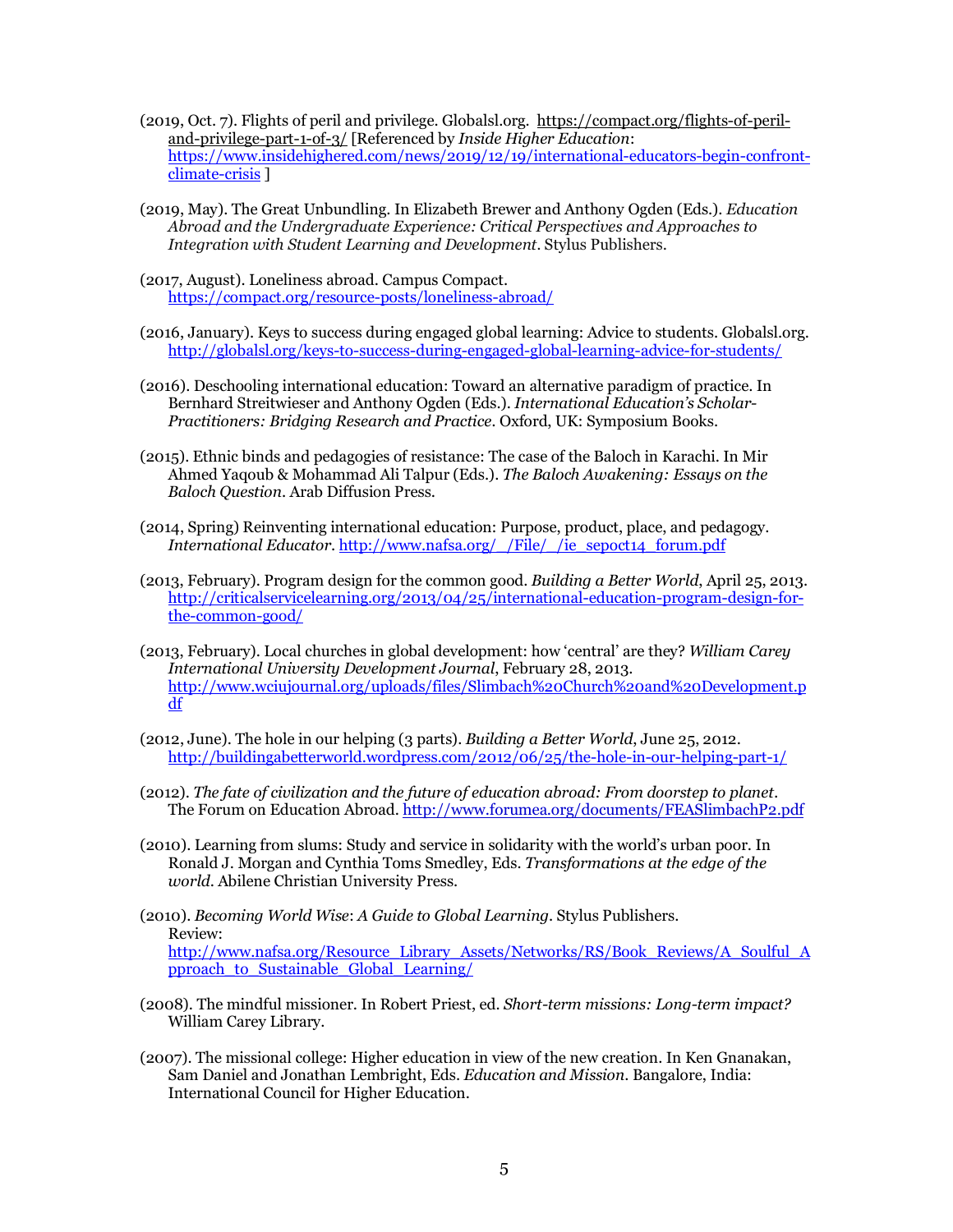- (2005, Fall) The transcultural journey. *Frontiers: The Interdisciplinary Journal of Study Abroad.* http://www.frontiersjournal.com/documents/RSlimbachFrontiersAug05.pdf [Refereed]
- (2001, April). Globalization, the kingdom of God, and Christian higher education. Paper commissioned by the Council for Christian Colleges & Universities. http://www.cccu.org/news/globalguidelines.htm [Unrefereed]
- (2000, October). First, do no harm. *Evangelical Missions Quarterly*. 36 (4). [Refereed] http://www.vineyardmissions.org/storage/documents/VM-first\_do\_no\_harm.pdf.
- (2000).Wither Mission? *APU Life*. 13(3). Azusa Pacific University. [Unrefereed]
- (1998).Reimagining a distinctively Christian liberal arts education. In Diana Glyer and David Weeks (eds.) *The Liberal Arts in Higher Education.* University Press of America. [Refereed]
- (1997). Connecting head, heart, and hands: Developing intercultural service competencies. In Robert Sigmon (Ed.) *A Journey to Service-Learning.* Council of Independent Colleges. [Refereed]
- (1996). A sign of the kingdom. In *In Search of Unity.* Azusa Pacific University. [Unrefereed]
- (1995). Ethnic binds and pedagogies of resistance: The case of the Baloch in Karachi. In Paul Titus (ed.) *Marginality and Modernity: Ethnicity and Change in Post-Colonial Balochistan.* Oxford University Press. [Refereed]
- (1994). Urban explorations. In Katherine Jackson (ed.) *Redesigning Curricula: Models of Service-Learning Syllabi.* Campus Compact and The Education Commission of the States. [Refereed]

### **SELECT PRESENTATIONS**

- (2019, March 28-9). "The Presence of the Kingdom: What Matters?" Plenary address for Thy Kingdom Come conference, William Carey International University, Pasadena, Calif.
- (2018, April 17). *In the Name of (A Critical?) Global Citizenship: Stepping Forward.* Closing Plenary Panel. 5th Global Service-Learning Summit, April 15-17, 2018, University of Notre Dame, South Bend, IN.
- (2017, March 23-25). *Global Artists for a Fragile Planet.* Invited paper and presentation for the Sixteenth Annual Conversation on the Liberal Arts. Westmont College, Santa Barbara, California.
- (2017, February 27). *The End of Turf War: A Five-Point Green Strategy for Sustainable Internationalization* [with Scott Blair and Michael Steinberg]. Annual Conference of the Association of International Education Administrators, February 19-22, Washington, D.C.
- (2017, January 27). *Global Learning Upon a Generous Earth.* Keynote address for Global Learning in Agriculture Conference, The Pennsylvania State University, State College, PA. http://aese.psu.edu/teachag/global/global-learning-in-agriculture-conference/keynotespeaker
- (2016, April). *At the Crossroads: Five Urgent Questions for Education Abroad* [with Jeremy Geller & Scott Blair]. Twelfth Annual Conference of The Forum on Education Abroad, April 8- 8, 2016 Atlanta, Georgia.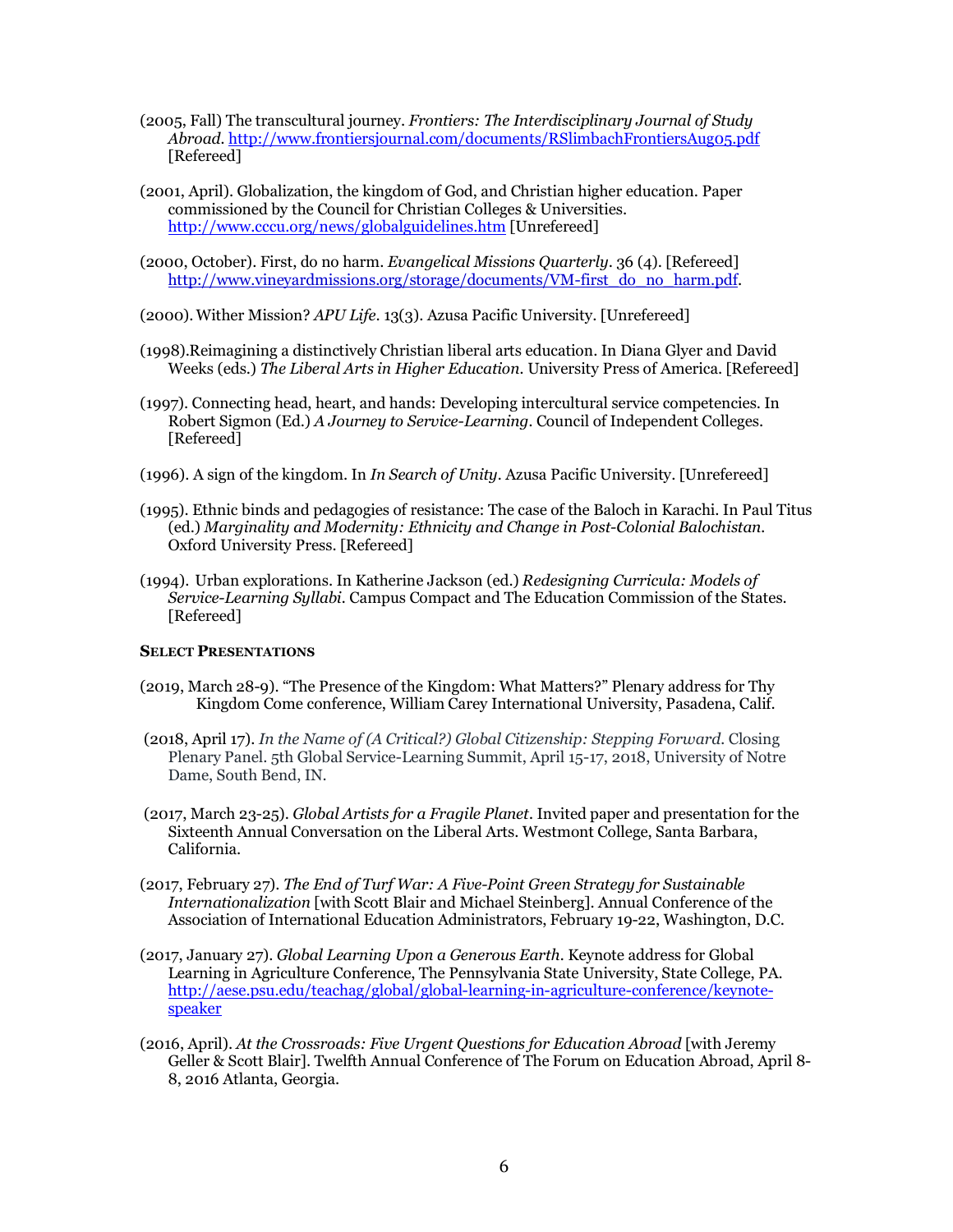- (2016, March 17). *Reimagining Global Education.* Faculty symposium, Westmont College, Santa Barbara, California.
- (2015, October). *From Doorstep to Planet – Global is Everywhere***.** Invited three-hour workshop for senior international educators. AAC&U conference Global Learning in College, October 8- 10, 2015, Ft. Lauderdale, Florida.
- (2014, October). *From Doorstep to Planet: The Domestic-International Nexus in Global Learning.* Presentation for the AAC&U conference Global Learning in College: Cross-Cutting Capacities for 21st-Century College Students, Minneapolis, MN.
- (2014, March). *At Home in the World: Bridging the Gap between Multicultural Education and Internationalization.* Diversity in the Academy, 6<sup>th</sup> annual conference, Arcadia, CA.
- (2013, November 7). *From Doorstep to Planet: Putting the Local into Global Learning.* Keynote address for International Education Week, Messiah College, Grantham, PA.
- (2013, May 23-25). *Transformations at the Edge of the World.* International Association for the Promotion of Christian Higher Education (IAPCHE) International Conference, Calvin College, Grand Rapids, MI.
- (2013, April 3). *Ethics and Integrity in Education Abroad.* Presentation for the 9th Annual Conference of The Forum on Education Abroad (Standards of Good Practice Institute), Chicago, IL.
- (2012, Nov. 13-14). *Education Without Borders – Bringing The Experience Back Home.* Keynote address for International Education Week, Humboldt State University, Arcata, CA.
- (2012, Oct. 26-27). *Preparing for the Future of Study Abroad*. Keynote address for the 6th Annual Conference on International Education, Tennessee Consortium for International Studies**,** Chattanooga, TN.
- (2012, Sept. 20-21). *Borderlands of Hunger: Immigration, and Food Insecurity in a Transnational Context*. Plenary presentation for Global Studies Forum, Benedictine University, Lisle, IL.
- (2012, May). *The fate of civilization and the future of education abroad: From doorstep to planet.* Plenary address at the annual conference of The Forum on Education Abroad, May 21-23, Denver, Colorado. http://www.forumea.org/plenary12.cfm
- (2011, April). *Doing good? The enabling and disabling effects of international service-learning*  [With Cynthia Tom Smedley, University of Notre Dame] Seventh Annual Conference of The Forum on Education Abroad. Boston, Massachusetts.
- (2011, April). *Global learning pedagogy: Education for homelessness or homemaking?* Keynote address for the Symposium on Global Engagement and Christian Higher Education. Boston, Massachusetts.
- (2008, September). *The engaged university in a divided world.* Plenary address at the Faculty Retreat of Handong University, Pahang, South Korea.
- (2008, April). *Decolonizing study abroad.* [With Anthony Ogden, Mell Bolen & Bruce LaBrack] Fourth Annual Conference of The Forum on Education Abroad. Boston, Massachusetts.
- (2008, April). *The local-global nexus in intercultural learning.* [With Chip Peterson] Fourth Annual Conference of The Forum on Education Abroad. Boston, Massachusetts.